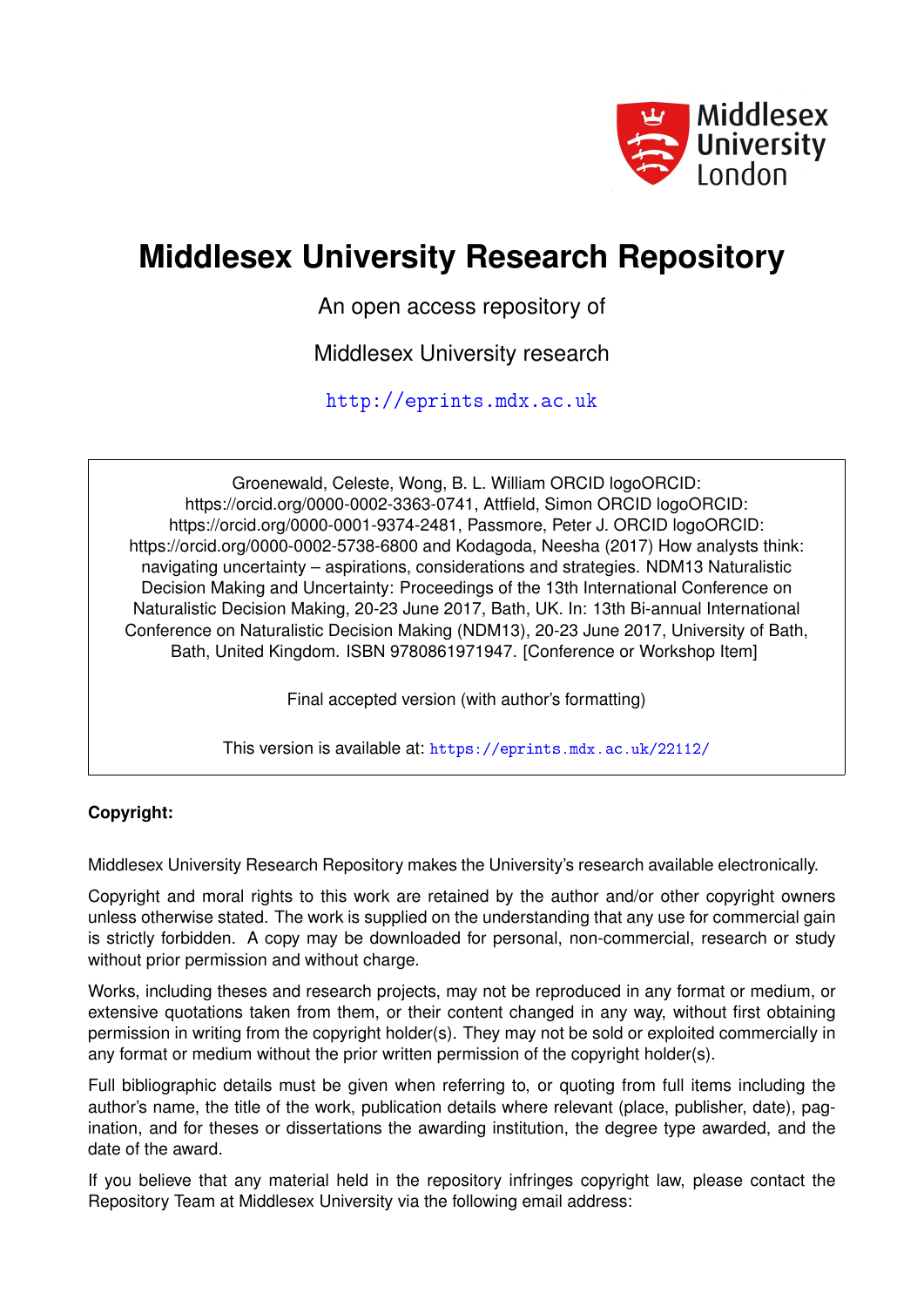## [eprints@mdx.ac.uk](mailto:eprints@mdx.ac.uk)

The item will be removed from the repository while any claim is being investigated. See also repository copyright: re-use policy: <http://eprints.mdx.ac.uk/policies.html#copy>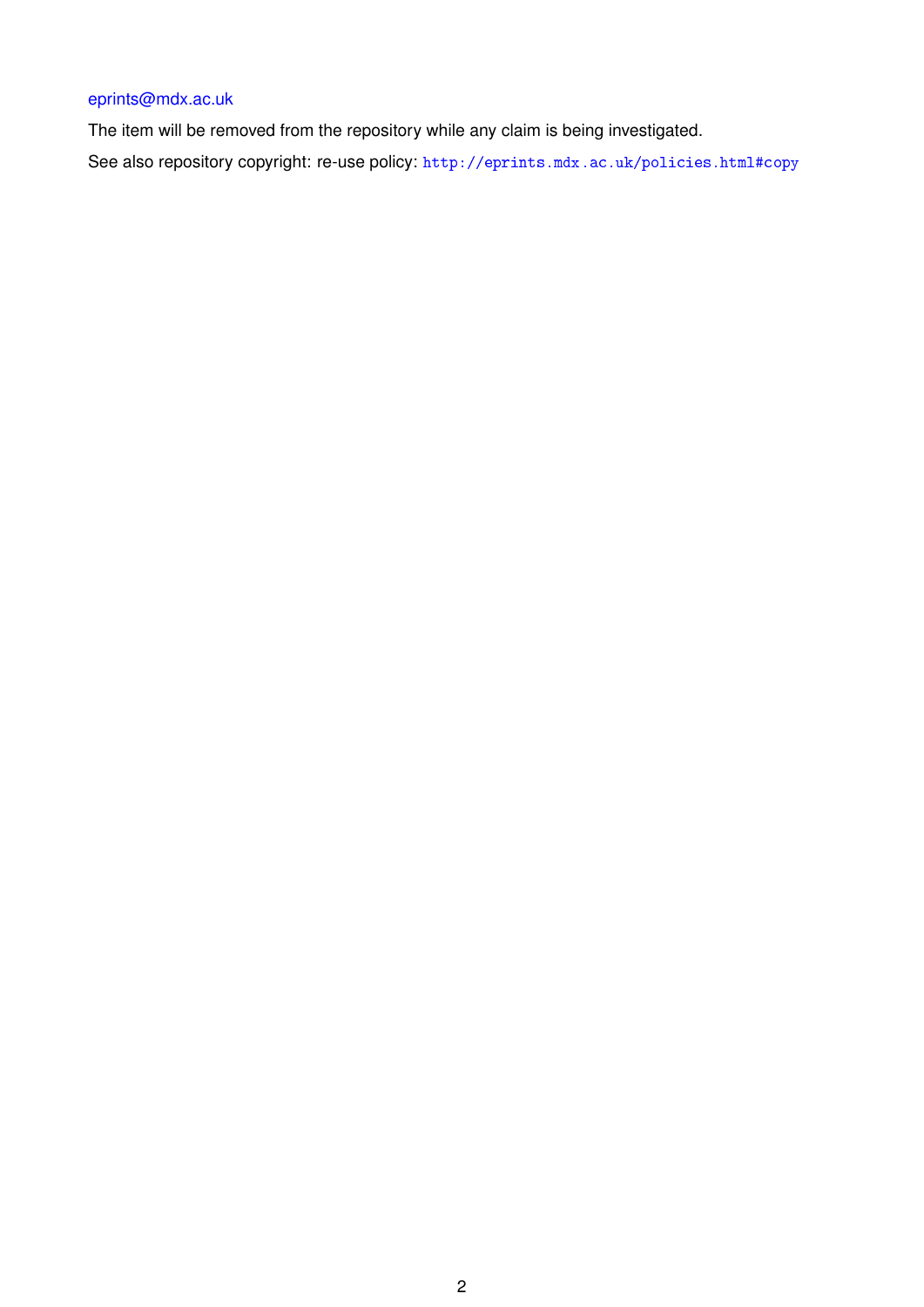## **How Analysts Think: Navigating Uncertainty – Aspirations, Considerations and Strategies**

## CELESTE GROENEWALD, B.L.WILLIAM WONG, SIMON ATTFIELD, PETER PASSMORE and NEESHA KODAGODA

*Middlesex University, London, UK*

#### **ABSTRACT**

While there has been considerable research in understanding the process of sense making in criminal intelligence analysis as well as the formulation of arguments in the domain of law, there remain gaps in our understanding of how to move seamlessly from the fluidity of the sense making activities to the rigour of argumentation construction. This matter is complicated further with high uncertainty which accompanies sense making and which propagates through to the rigour that accompanies argumentation. This paper attempts to understand how Criminal Intelligence Analysts navigate uncertainty from fluidity to rigour constructs and outlines some of the considerations and strategies deployed by the Criminal Intelligence Analyst to reach, or increase, certainty at a given point in time during the analysis process. This paper concludes by proposing preliminary suggestions with the aim to narrow the gaps in this journey from fluidity to rigour, at least, marginally.

#### **KEYWORDS**

*Uncertainty; Sense making; Security; Government and Law*

#### **INTRODUCTION**

"How Analysts Think" is a series of papers aiming to enhance our understand on how Criminal Intelligence Analyst's think, with the aim to be better informed on how to design the software they use as part of their daily activities. In Wong's (2014) paper, he introduced the concepts of sense-making fluidity and rigour. This work continued with Wong and Kodagoda's (2015) paper, which describes the inference making strategies in the analytic reasoning process and how uncertainty propagates through the analysis of criminal intelligence cases. Following on from this, Gerber et al.'s (2016) paper, proposed a framework on how intuition, leap of faith and insight occurs during Criminal Intelligence analysis. The research in this paper continues with this series and investigates how Criminal Intelligence Analysts (from now on referred to as Analysts) navigate through uncertainty. Navigating uncertainty during sense making is the process by which Analysts uses their expert skills to continually identify potential sense making problems, understand how it hinders them from reaching their aspirations and taking into account the considerations which affords the undertaking for the best possible course of action.

In this paper, we describe the Analysts' aspirations, considerations and objectives for each of the corresponding strategies employed during analysis to reach points of certainty. These points of certainty serve as possible anchoring points, which afford traction for further analysis or the launch of new lines of enquiry. Lines of enquiry can be described as facts or assertions, which are actively being pursued by Analysts or investigative officers to gain clarity on the level of truthfulness and are described as being, "specific to key facts on an investigation" (Cook *et al.*, 2013). A qualitative study using transcripts from five Criminal Intelligence Analysts reveals the problems that hinder their sense-making efforts during a variety of analytical tasks and the strategies used to resolve each. These problems relate to their mental efforts as well as the environment in which they work. Each problem hinders the Analysts' aspirations and the inverse of each problem could potentially reveal details on what those aspirations are. By studying the relationship between the strategy used and the attained aspiration, the potential considerations that have to take place before deploying the appropriate strategy are revealed. Similarly, the relationship between the aspiration, consideration and strategy reveals the potential objectives that serve as a tool to judge the level of certainty surrounding each outcome. This reveals the compound nature of certainty as a collection of multiple influential factors, which are expressed in this paper as eleven distinct aspirations. Due to space limitations, we are only able to cover three of the eleven aspirations and they are: certainty, believability and plausibility. The next section briefly outlines some of the relevant literature that inspired this research.

#### **LITERATURE**

At the onset of a case, Analysts seldom have adequate information they require to reach a conclusion. Instead, they rely on analytical, inference and sense making processes to guide them through the uncertainties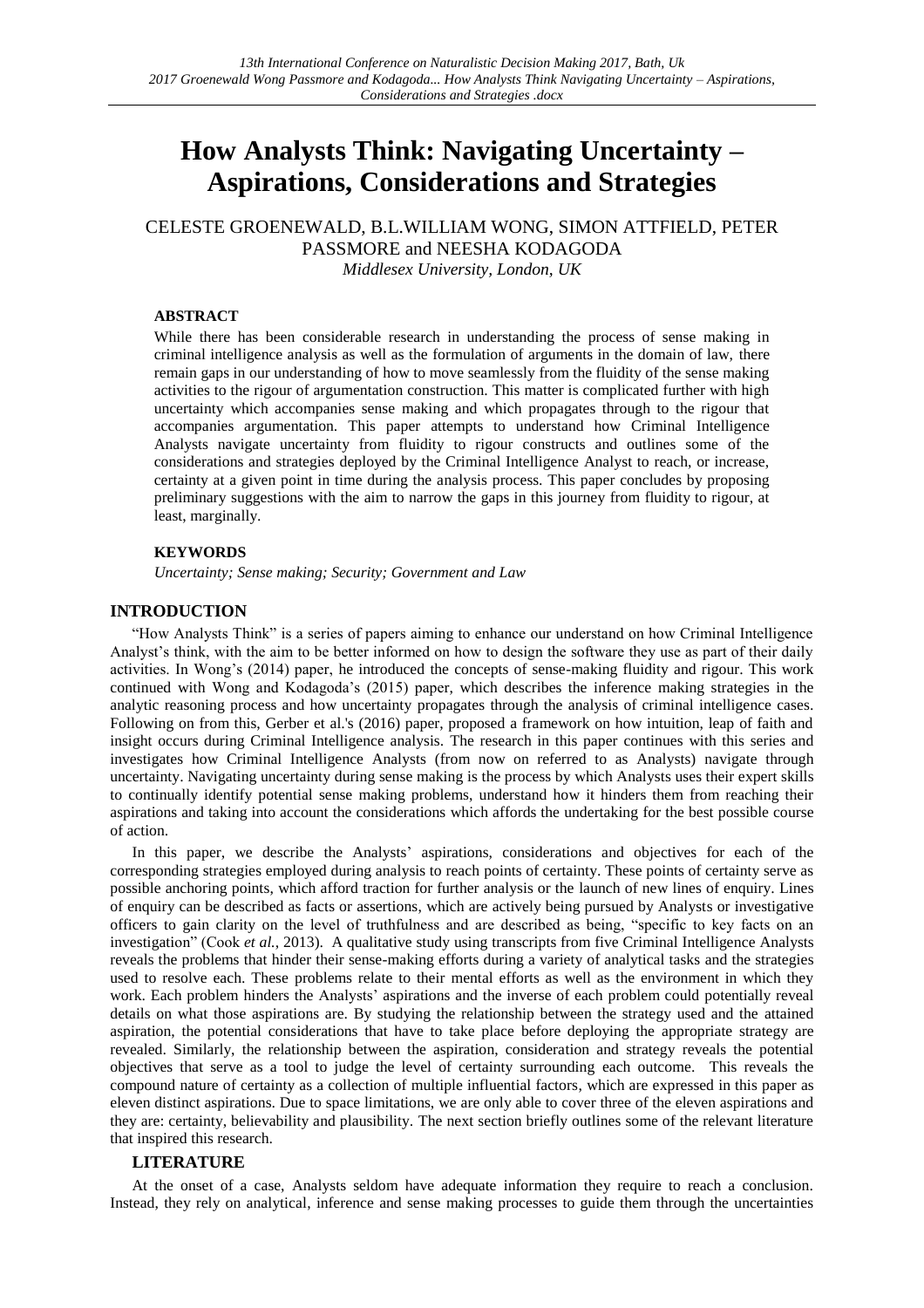they face. Pirolli and Card's (2005) Notional Model of Analytical Sense Making provided researchers with a model, clearly illustrating the complexities of the processes involved to move from raw data to presenting a conclusion to the decision makers. Wong (2014) describes similar complexities, but concentrates on the type of thinking required by Analysts as they move from the fluid to the rigour stages of sense making. According to Wong (2014), in the fluidity phase of the sense-making activities, the stories that the Analysts construct are based on a loose assembly of data with many uncertainties and the commitment to follow through on outcomes are low. In this phase, Analysts would rely on creative thinking methods, which in turn, could leverage them into being able to generate ideas or develop a better understanding of the situation or problem and thus gain traction to progress the investigation. As the Analysts gain better understanding of the investigation in the form of new ideas or evidence, the Analysts enter the rigour stage of the sense-making process, where certainty is high and the commitment to follow through with outcomes are also high. This process is not linear and can be chaotic and cyclical, depending on the available data, goals to satisfy (e.g. to gain traction or to prove), the desired claims to be made, and their experience and/or state of knowing at that time. Wong and Kodagoda (2015) further investigated how the analytical inferencing process could invite uncertainties to propagate from one conclusion to another, thus illustrating that the final outcome should not only be tested against weak evidential sources, but also of instances where inference propagation took place.

Klein et al. (2007) suggested that the sense-making process of gaining traction involves the use of anchors and defined anchors as, "key data elements that serve to create understandings that guide subsequent inquiry". Wong and Kodagoda (2015) added to this definition by stating that they believe that "data elements can also be non-data, such as suppositions where no data exists or is ambiguous as is often the case in intelligence analysis, and are used for the purpose of gaining traction." They further elaborated this concept by stating that anchoring is the, "process of using anchors to create and evolve understanding". From the perspective of the legal domain, Wagenaar et al. (1993, p39) refer to the concept of anchors in their anchored narrative model as; "ordering the evidence in such a way that it forms anchors between the story and the ground of accepted common-sense rules". They then continue by saying that, "all critical episodes in the story need to be anchored through evidence". Bex and Verheij (2013) built upon Waggenaar et al.'s concepts and subsequently created a Hybrid theory and explain that, "facts are organised into multiple hypothetical stories, coherent accounts of what might have happened in the case. Arguments based on evidence can then be used to justify these stories, as these arguments can be used to support elements in a story with evidence or, in other words, to anchor the story in evidence (cf. Wagenaar et al. 1993)". Therefore, the sense making domain concentrates on finding traction using data and non-data elements as anchors and the law domain concentrates on an argumentation approach, which requires the justification for the interpretations of derived facts. When these interpretations are grounded in evidence or common sense rules, then those interpretations are considered strong anchors. The distinction between the use of the term anchor in the domain of sense making and law are complementary and necessary as it may reduce confusion when the same term is used in different contexts.

The Analysts' conclusions should adhere to the highest degree of certainty. Any unresolved issues or doubtful conclusions could undermine the prosecutor's case during court proceedings. This is outlined in the Association of Chief Police officers (ACPO) Core Investigative Doctrine as, "Hypotheses that are formed from limited or uncertain information can, at best, only amount to an assumption of what may have occurred and this could be influenced by personal bias or stereotyping" (ACPO, 2005). It is therefore of interest to understand which sense making problems can hinder Analysts from reaching outcomes of the highest possible degree of certainty, especially if those outcomes are used as sense-making anchors to gain traction or to launch new lines of enquiry.

The next section outlines the research conducted and what the results revealed for answering RQ1 – RQ5.

#### **METHODOLOGY**

In this paper, we report on the analysis of transcripts from Cognitive Task Analysis (CTA) interviews with five experienced Operational Criminal Intelligence Analysts. The interviewers, using the Critical Decision Method (Klein et al., 1986), investigated the inference and sense making processes of the Operational Criminal Intelligence Analyst participants from different police forces in the UK and Belgium. The interviewers wanted to understand how each Analyst resolved a particularly memorable case. Participants are more able to recall the details associated with a memorable case and the influencing factors it had, than just an ordinary case. Volume crime and serious crimes are two types of case classification that Analysts work with. The National Policing Improvement Agency (NPIA) within the Volume Crime Management Model (VCMM) defines volume crime as, "any crime which, through its sheer volume has a significant impact on the community and the ability of the local police to tackle it. Volume crime often includes priority crimes such as street robbery, burglary and vehicle-related criminality, but can also apply to criminal damages or assaults" (College of Policing, 2009). The Police Act of 1997 define serious crime as, "(Section 93.4a) [the crime] involves the use of violence, results in substantial financial gain or is conduct by a large number of persons in pursuit of a common purpose or (Section 93.4b) the offence or one of the offences is an offence for which a person who has attained the age of twenty-one and has no previous convictions could reasonably be expected to be sentenced to imprisonment for a term of three years or more " (Legislation.gov.uk, 1997). The National Intelligence Model (NIM) defines the aim of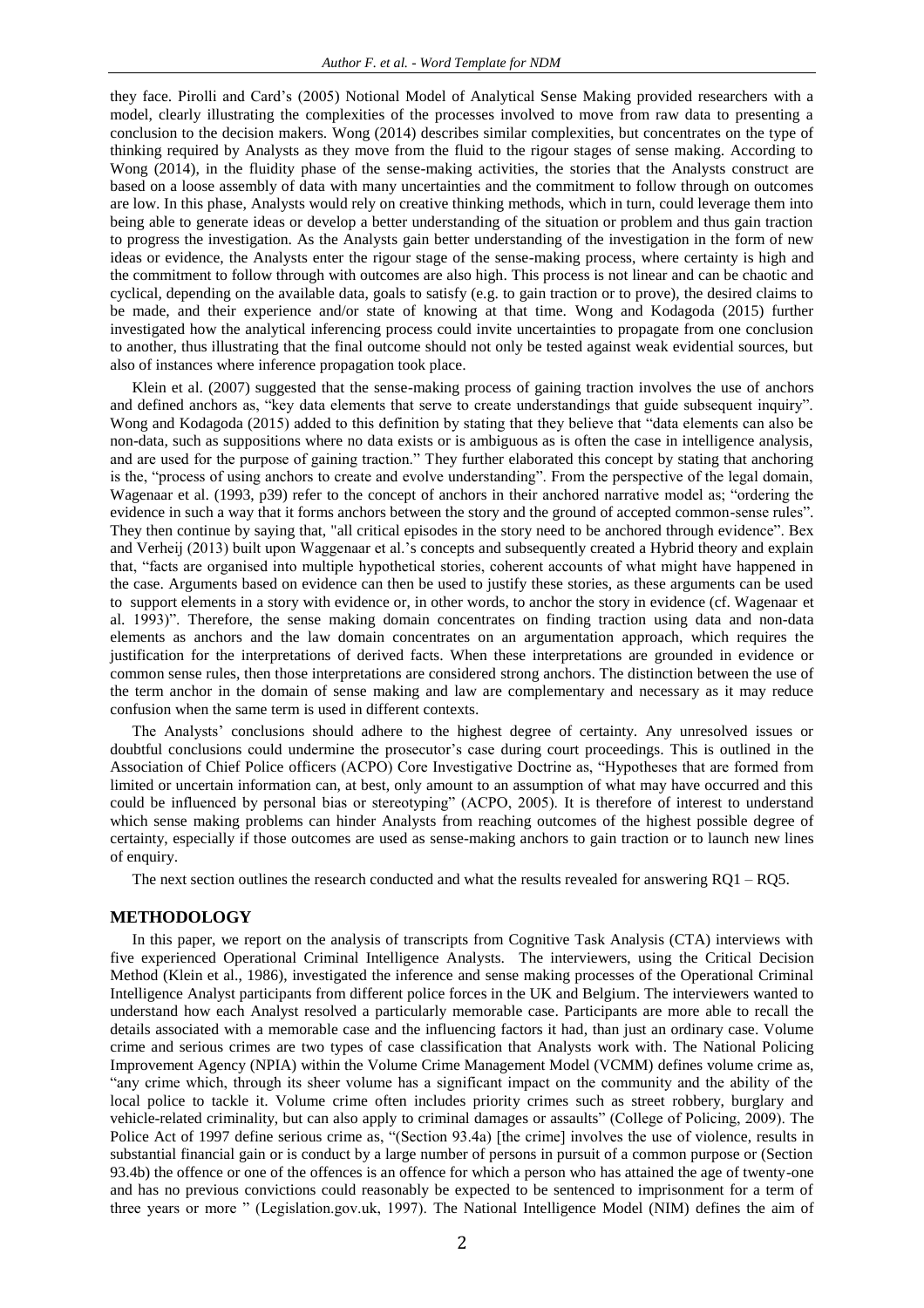crime analysis as, "to interpret a range of information to develop inferences, which are conclusions about what is known or what is believed to be happening" (Centrix, 2007). A third party anonymised, transcribed and reviewed the transcripts due to the sensitivity of the contents it contained. A third researcher performed the data analysis on five of the transcripts from the CTA interviews.

Crandall et al. (2006) outline the typical phases of data analysis of CTA interviews to be: preparation, data structuring, discovering meanings and representing findings. Their recommendation is to make multiple passes through the data in order to gain the most out of the richness and complexity of the data set. The first pass through our data set was to answer RQ1 and RQ2. By using the Open Coding technique as part of Grounded Theory (Corbin and Strauss, 1990), we used "problem" and "strategy" as high-level codes to identify each in the available transcripts. The results underwent re-analysis in order to sort them thematically into groups based on their characteristics. The members of each group were re-analysed and compared with other group members to insure correct assignment. When members were misplaced, we moved them into more appropriate groups. This process reiterated until saturation. This resulted in eleven distinct groups namely, Uncertainty, Skeptisism, Suspiciousness, Complexity, Obscurity, Disparity, Gaps, Misconceptions, Exhausted Options; Errors (Data Quality) and Mental Blocks. Table1 outlines each of the identified problems with their corresponding strategies and they relate to both the Analysts' mental efforts as well as the environment in which they work. After determining the results for RQ1 and RQ2, we realised that further questions remained and we added RQ3 and RQ4 to determine why and how Analysts applied particular strategies. We used the results from RQ1 and RQ2 for the analysis of RQ3 and RQ4. Our final question (RQ5) was to determine if and how it would be possible for Analysts to verify that a sense-making problem has been successfully resolved, so we used the findings from RQ1-RQ4 to achieve this.

The next section outlines the eleven different sense-making problems we uncovered in our analysis. Due to space constraints, we chose to elaborate on what we consider as three significant problems for Analysts.

#### **RESULTS**

This research attempts to answer the following five research questions: **RQ1:** What are the problems that hinder sense making? **RQ2:** Which strategies do Analysts use to overcome each problem? **RQ3:** Why do Analysts apply specific strategies? **RQ4:** How do Analysts know which strategy to apply? **RQ5:** How could the Analyst judge if a strategy resolved a particular problem? Below is a summary of the findings for each question.

*RQ1: What are the problems that hinder sense making?* The research identified Uncertainty, Skeptisism, Suspiciousness, Complexity, Obscurity, Disparity, Gaps, Errors, Misconceptions, Exhausted Options and Mental Blocks, as possible problems that could hinder sense making*.*

*RQ2: Which strategies do Analysts use to overcome each problem?* The research identified that for problems in uncertainty, skeptisism and suspiciousness, could be overcome by using the following strategies : Resolving ambiguity/doubt; Establishing certainty points ; Strengthening the evidence ; Strengthening their reasoning process; Considering alternatives; Increasing the understanding of outcomes; Increasing the confidence in processes; Questioning the facts; Questioning system outputs; Using simplistic two-way tests to resolve anomalies; Merging multiple confirmations into one concept.

*RQ3: Why do Analysts apply specific strategies?* To answer this question, the researchers revised each problem and it became apparent that the inverse of each problem represents Analysts' aspirations. This revealed that the selection process for using a particular strategy was influended by Analysts' aspirations at various moments during the analysis. The identified aspirations are: Certainty, Believability, Plausibility, Simplicity, Clarity, Creativity, Connectivity, Identifying New Possibilities; Identifying Meaning/Information; Determining Correctness (Data Quality); and Increasing Understanding.

*RQ4: How do Analysts know which strategy to apply?* To answer this question, the researchers investigated the relationship between the aspiration (RQ3) and the deployed strategy (RQ2) and inferred the considerations the Analysts may have had which allowed them to narrow down their choices. The considerations for certainty, believability and plausibility are expressed as questions and they are summarised in Table 2.

*RQ5: How could the Analyst judge if a strategy resolved a particular problem?* To answer this question, the researchers investigated the relationship between the aspirations (RQ3), considerations (RQ4) and strategies (RQ2) and outlined potential objectives that could serve as a method to judge if a particular problem has been successfully resolved. The objectives for certainty, believability and plausibility are summarised in Table 2.

The next section describes the aspirations: certainty, believability and plausibility in detail.

#### **Certainty, Believability and Plausibility**

This section discusses the research results in more detail for the Analysts' aspirations of certainty, believability and plausibility. Table 2 offers a summary of these results. The explanations below outline the meaning of the Analysts' aspirations and the strategies employed to reach each of the aspirations.

Each of the strategies are then explained and start off with what Analysts could have considered at that moment in time in the analysis phase, given the data that was available. This is followed with the relevant interview extracts. Interview extracts are in italics and follow the format of the participant number, the relevant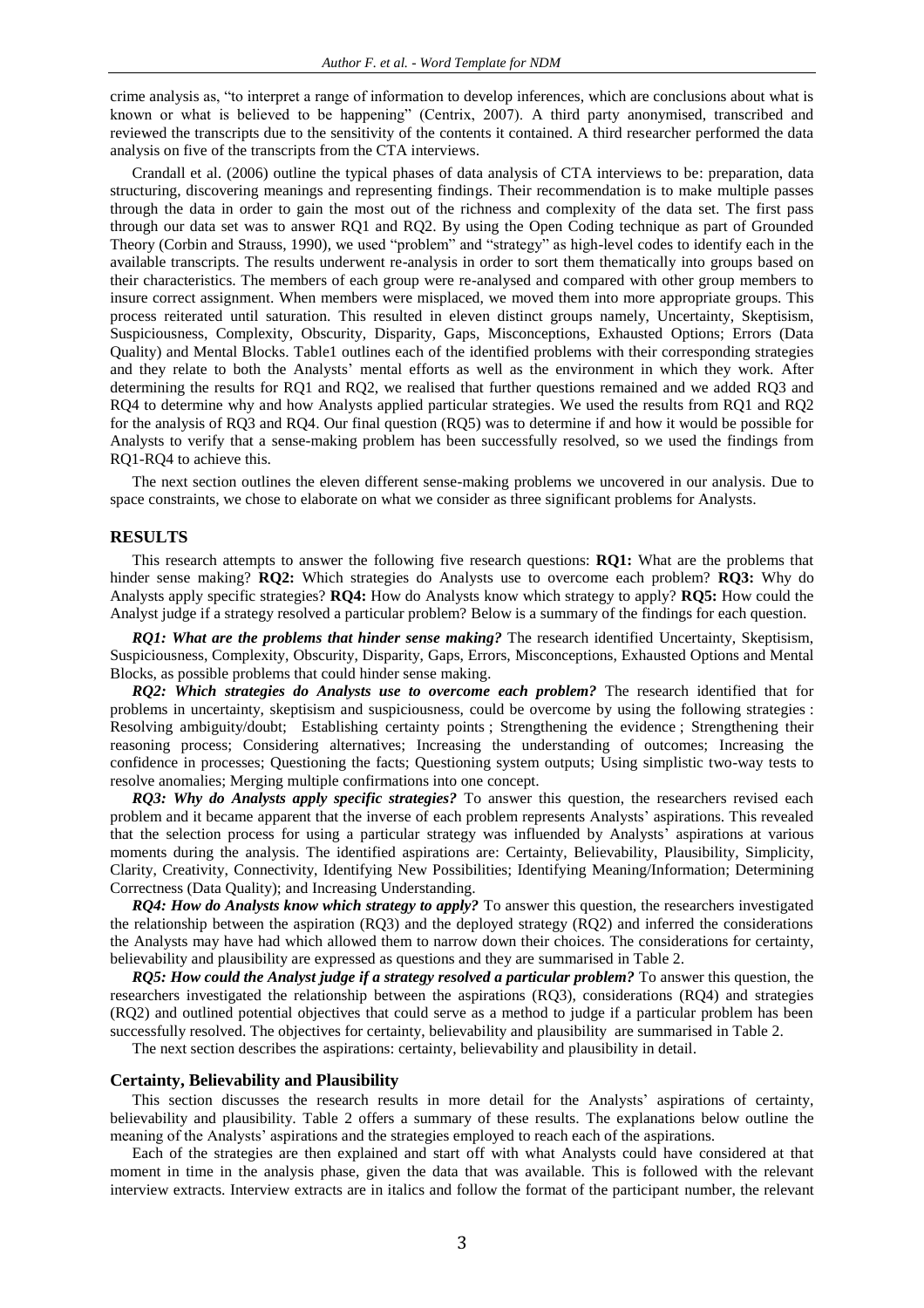lines in the interview and finally the interview extract. Extracts have been desensitised to be gender and location neutral, due to the sensitivity of the data set.

| #              | Problem<br>(RQ1)         | <b>Aspiration</b><br>(RO3)                   | <b>Context of</b><br><b>Example</b>                                                   | <b>Example</b>                                                                                                                                                                                                                                                           | <b>Example of a strategy used</b><br>to reach the aspiration<br>(RO2)                                        |
|----------------|--------------------------|----------------------------------------------|---------------------------------------------------------------------------------------|--------------------------------------------------------------------------------------------------------------------------------------------------------------------------------------------------------------------------------------------------------------------------|--------------------------------------------------------------------------------------------------------------|
| $\mathbf{1}$   | Uncertainty              | Certainty                                    | Modus<br>Operandi<br>(MO) Details                                                     | (P2:267-275) "I couldn't do anything because<br>we had nothing to go on further, only a car and<br>a figurative name could be an anagramThe<br>phone they can see where they are living and<br>then can go and look in the neighbourhood if a<br>name occurs over there" | Task officers to ask for the<br>information within the<br>neighbourhoods                                     |
| $\overline{2}$ | Skeptisism               | Believability                                | Findings<br>during<br>analysis                                                        | (P3:488-490) "Whether [colleague] could see<br>anything different to me or just what I can see,<br>reassurance that checking that [colleague]<br>agrees, seeing if there's anything different<br>that s/he would look at"                                                | Talk to other colleagues to<br>confirm analysis/findings                                                     |
| 3              | Suspiciousness           | Plausibility                                 | Hotspots on a<br>map                                                                  | (P3:353-354) "Shopping centres and things<br>like that will show higher than the things that<br>you actually want"                                                                                                                                                       | Question how plausible it is<br>for a hotspot to be<br>significant on a specific<br>region on a map          |
| $\overline{4}$ | Complexity               | Simplicity                                   | Starting a<br>case                                                                    | (P12:2) "What do we know about this one?<br>We are checking everythingpolice reports,<br>everythingthis we don't know this is a<br>probability this is unknown and now we<br>know exactly what is what  at that time we set<br>it all out"                               | Structuring information into<br>manageable pieces                                                            |
| 5              | Obscurity                | Clarity                                      | Too much<br>data                                                                      | (P1.353-355) " I just ask my database how<br>many times he has been thereDay minus<br>one, day minus two, day minus three"                                                                                                                                               | Comparisons between data<br>sections                                                                         |
| 6              | Disparity                | Connectivity                                 | Unknown<br>relationships                                                              | (P12:36) "We need to know if it is a series<br>If it is an organisation behind it"                                                                                                                                                                                       | Create relationships to other<br>data points                                                                 |
| 7              | <b>Mental Blocks</b>     | Creativity                                   | Unable to<br>resolve the<br>problem at<br>hand                                        | (P3:184-185) "we do go out and see what the<br>areas are like where the offending is<br>happening"                                                                                                                                                                       | Use creative methods to see<br>the situation with fresh eyes                                                 |
| 8              | Exhausted<br>Options     | <b>Finding New</b><br>Possibilities          | Normal<br>solutions does<br>not fit the<br>problem                                    | (P3:157-158) "Look at a few different places<br>that weren't necessarily that close, but there<br>might be arterial routes if the offenders where<br>using cars"                                                                                                         | Increase the scope of the<br>analysis                                                                        |
| 9              | Gaps                     | Finding<br>Meaning/<br>Information           | Too many<br>gaps in the<br>data to<br>identify<br>offenders                           | (P6:83-86) "Where we're having smash and<br>grabs, that's people smashing the windows,<br>just highlighting to officersstop and search<br>people within the area, see what tools they've<br>got on them that would be useful to break a<br>window"                       | Enrich the available data<br>with new information                                                            |
| 10             | Errors (Data<br>Quality) | Determining<br>Correctness<br>(Data Quality) | Data errors                                                                           | (P6:442-443) "The issue I had with offender<br>B was there were too, there was files created<br>for him/her so all of his/her information was<br>split over different links"                                                                                             | Verify and correct data<br>errors                                                                            |
| 11             | Misconception            | Increasing<br>Understanding                  | Information<br>does not<br>conform to<br>the Analysts<br>mental model<br>of the crime | (P1:185-191) "I need to know more about the<br>[parent] and I ask the detective squad about the<br>[parent]"                                                                                                                                                             | Talk to other colleagues to<br>obtain more information<br>when an offender's<br>behaviour is not as expected |

| Table 1 - Summary of the research results for RQ1, RQ2 and RQ3 |  |  |
|----------------------------------------------------------------|--|--|
|----------------------------------------------------------------|--|--|

#### **Certainty**

Certainty refers to the degree of correctness or truth. This is more easily described in terms of physical properties or scientific results. These are things that Analysts can easily determine as it is available in front of them – in black and white so to speak. An example is: It is certain that the time of death is 9pm, as it is the time that the officer reported shooting the offender in self-defence. Certainties most likely would require to be underpinned by data. This in turn requires good quality and reliable data. Certainty refers to both the data as well as the Analyst's mental state. The strategies employed by Analysts to increase the certainty were through the actions of: (1) Resolving ambiguity/doubt, (2) Establishing certainty points and (3) Strenghtening the evidence. The section below discusses each strategy in more detail.

**(1) Resolve ambiguity / doubt**: One of the strategies that Analysts can employ to increase certainty, is to resolve ambiguity in the data in order to ensure that Analysts knows exactly who or what they are working with. In this example the Analyst is unsure if the name in the crime report is an anagram or if the offender uses his/her real name. To increase certainty on this matter, the Analyst asked the officers to confirm the details in the offender's neighbourhood and thus lends to resolving the ambiguity. *(P2:267-275)"...I couldn't do anything because*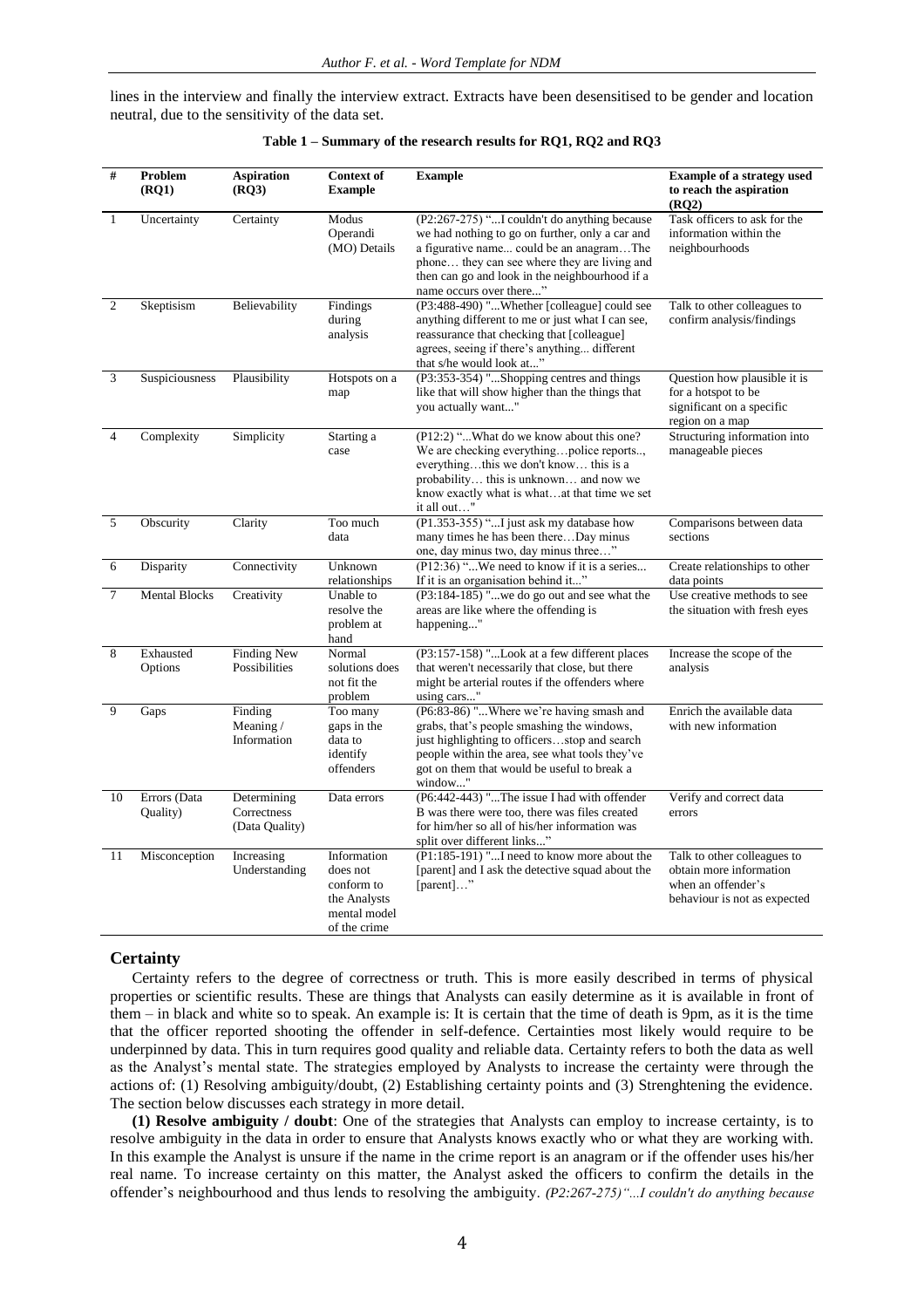*we had nothing to go on further, only a car and a figurative name... could be an anagram…The phone… they can see where*  they are living and then can go and look in the neighbourhood if a name occurs over there...

**(2) Establishing certainty points:** In some cases, there is either too little or too much data and the Analyst is required to focus on a particular entity, which offers the most certain information from which to gain traction. In this example the Analyst uses the phone found on the victim, who in this case is also a known offender, as a starting point to establish the identities of the other possible offenders by looking at the previous calls made. *(P12:15)"...And you might see that there aren't any communications going out anymore… because s/he is dead… if there is incoming, okay that is good…but, I have to establish what happened here… if there is no more outgoing communications and the phone was found in his/her pocket then I say... the phone belongs to him/her...at this point in time...* 

**(3) Stengthening the evidence:** The Analyst can go one step further (from the outlined point under number 2) and strengthen the certainty by resolving the remaining doubt on whether or not the phone does belong to the victim, by cross-checking the phone's location with the location in which the victim lives. In doing so, the Analyst has successfully created a certainty point from which to drive the investigation with enough evidence to support his/her conclusion. *(P12:16)"...What I also do is find out where does s/he live... If s/he is not illegal, then s/he has a house...and every house (belongs) a telephone mast...and if I say that most of the communications from that mast is in the morning and evenings... Then I can say that s/he lives there...* 

#### **Table 2 - Summary of the research results for RQ1-5 for the Analysts' apirations of: certainty, believability and plausibility**

| Problem        | <b>Aspiration</b> | <b>Consideration</b>                                                                                                   | <b>Objective</b>                                           | <b>Strategies Deployed</b>                           |
|----------------|-------------------|------------------------------------------------------------------------------------------------------------------------|------------------------------------------------------------|------------------------------------------------------|
| $($ RQ1 $)$    | (RO3)             | $($ RQ4 $)$                                                                                                            | (RO5)                                                      | $($ RQ2 $)$                                          |
| Uncertainty    | Certainty         | How certain am I that the data is<br>clear to me and that I understand<br>what I see or read?                          | Demonstrate understanding and<br>data clarity              | Resolve ambiguity/doubt                              |
|                |                   | Which details are the most certain at<br>this point in time, that I can use to<br>progress my case?                    | Differentiate between what is<br>certain and uncertain     | Establish certainty points                           |
|                |                   | How can I increase the certainty of<br>particular findings/details?                                                    | Demonstrate highest certainty<br>level of findings/details | Strengthening the evidence                           |
| Skeptisism     | Believability     | How believable is it that the<br>findings/analysis is correct or<br>showing what I think it is showing?                | Demonstrate a verified<br>reasoning process                | Strengthening the reasoning<br>process               |
|                |                   | How believable is it that the current<br>approach is correct or alternatives<br>could be playing a role?               | Demonstrate a verified<br>approach                         | Consider alternatives                                |
|                |                   | How believable is it that the current<br>nominal is involved based on the<br>data that points to this nominal?         | Demonstrate verified outcomes                              | Increase understanding of<br>outcomes                |
|                |                   | How believable are the documents /<br>analysis / findings that are being<br>handed down from one person to<br>another? | Demonstrate a verified process                             | Increase confidence in<br>processes                  |
| Suspiciousness | Plausibility      | How plausible is it that the current<br>nominal is the offender and that the<br>evidence is not super-imposed?         | Demonstrate impartiality                                   | Questioning the facts                                |
|                |                   | Is it plausible that the system is<br>giving me false positives given this<br>information?                             | Demonstrate objectivity                                    | Questioning system outputs                           |
|                |                   | What is the most plausible option<br>given the current anomaly?                                                        | Demonstrate decision making<br>and choices                 | Use simplistic two-way tests<br>to resolve anomalies |
|                |                   | How plausible is it that different<br>people/objects/elements in different<br>places are actually the same thing?      | Demonstrate confirmations<br>obtained                      | Merge multiple<br>confirmations into one<br>concept  |

#### **Believability**

Believability is the likelihood of something being true. It can be believable that offenders re-offend in Local Police Units (LPUs) after being released from prison. Is that a certainty? No, because it is not true for all offenders and other factors might also play a role, such as offenders migrating between LPUs. These instances are most likely underpinned by Analysts' general beliefs, domain and/or personal experiences. This in turn requires verification through further analysis or confirmation from external sources such as the police officers patrolling the streets. Believability refers to both the data as well as the Analyst's mental state. The strategies employed by Analysts to question the believability were through the actions of: (1) Seeking reassurance, (2) Considering alternatives, (3) Increasing their understanding on a particular topic and (4) Increasing their confidence level of the work they produced. The section below explains each strategy in more detail.

**(1) Seeking Reassurance**: The Analysts can reassure themselves that their reasoning is valid, by reducing any doubt they have in respect to their own capabilities as well as the data. This was achieved through increasing their confidence in the believability of their findings as well as confirming assumptions about data. Both routes involved the gathering of additional information, but were accomplished through different strategies. **(1a)** To reassure themselves of the believability of their findings, the Analysts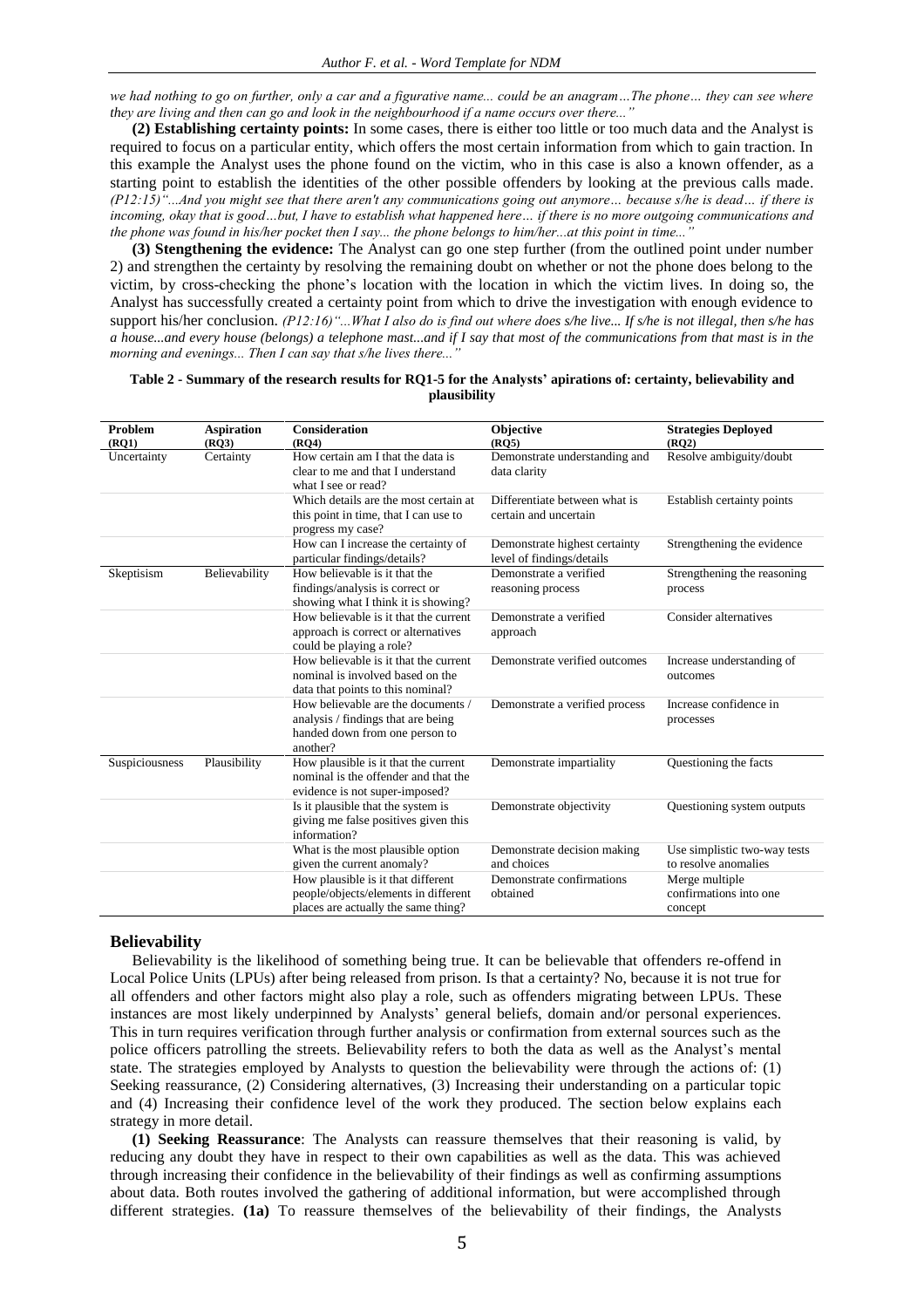brainstormed with other colleagues to get their point of view on the subject and thus strengthened their own reasoning and beliefs. This in turn increases the overall certainty of the analysis performed. *(P3:488- 490)"...whether [colleague] could see anything different to me or just what I can see, reassurance that checking that [colleague] agrees, seeing if there is anything... different that [colleague] would look at…"* **(1b)** To confirm assumptions made on the data, the Analysts used a probing activity by tasking officers to keep an eye out for particular details and to report back on their findings. Therefore, Analysts may believe that something is pointing to an offender, but they do not have the evidence to prove it. So although believable, it is not certain. *(P6:361-367)"…Here's the intelligence we need [officer] to gather, here are offenders we specifically want [officer] to look at because they are who we think might be doing it – we've got the evidence pointing that way, intelligence as to say, pointing that way, but there's nothing concrete..."*

**(2) Considering Alternatives:** The Analysts will try to increase the believability of their work through considering alternative pathways (possibilities or explanations) thus clarifying any assumptions they may have about the data. The question here is if it is believable that the offenders could travel between hotspots. The Analyst can achieve this by testing the probability of the assumption being possible. This is achieved through an internal questioning process which allows them to build a likely profile of an offender and/or the location. *(P6:381-386)"…I looked at what crime they'd been arrested for and then looked at what, where that crime took place, if any took place within the location or – 'cause there was only one within, near my hotspot, I then think oh, maybe it's not too difficult for them to go here to there…or were any of these crimes a very similar MO for a specific MO that I was looking at..."*

**(3) Increasing Understanding:** Nominal is a term used by UK Police to refer to a person who is a witness, suspect, offender or a victim. Analysts could try to increase the believability of a nominal as an offender, by increasing their understanding of the circumstances surrounding that nominal. This is accomplished by expanding their horizon by branching out and asking alternative questions. This could result in more information and thus a deeper understanding of the nominal and their actions within a particular scenario. This questioning process is performed as part of an internal dialogue and will not necessarily be externalised. *(P1:396-397)"...Every move he made… Every communication… Why him?..."*

**(4) Increasing Confidence:** The Analysts are not necessarily the first to analyse the data. They may have doubts about how exhaustively prior work has been completed, i.e. no stone was left unturned. The Analysts do this by questioning the validity of what they observe by double checking the documents / processes. *(P6:159-168)"…I want to know what the officer's done already, if s/he's, you've looked at the pattern and if you've done exactly what it's found to do then you can do it again, or if I don't believe you've done it thoroughly enough I'll do it again. Erm, I need to know what you've done, so I went through, checking to see have they, [System Searched] him, have they found, erm, because I mean looking, it was looking through these notes that I found out that they hadn't got the property from him/her – so I didn't know that before, it didn't state that in the MO…"*

#### **Plausibility**

Plausibility is the degree to which something makes sense. It is believable that offenders re-offend in a LPU, but is it plausible that offender A could travel to all three locations in under half an hour? These instances are most likely underpinned by the reasoning capabilities of Analysts based on the extent of their knowledge of the how the world works and especially their domain. Plausibility refers to how much the information or analysis conducted makes sense. The strategies employed by Analysts to judge the plausibility of a situation were: (1) Questioning the facts, (2) Questioning system outputs, (3) Using simplictic two-way tests to resolve anomalies and (4) Merging multiple confirmations into one concept. The sections below explain each strategy in more detail.

**(1) Questioning the facts:** Analysts ensures that the investigation is based on the available facts and that an offender is not wrongly acused of a crime based on previous convictions. Although the Analysts may already have knowledge of the offender's previous offences, which makes it plausible that the offender is involved again, Analysts must consider the information in front of them and not superimpose their beliefs on the offender. *(P6:266-280)"...stereotyping ... I mean they are innocent until proven guilty so we can't just start looking – er, well, you always do it so it's your fault, so I'm just gonna put everything on you or find stuff to prove that it's you, I need to come from an unbiased point of view... previous offending can't count at all – it does in terms of my thought process but it doesn't in terms of my analysis, I'm still gonna take the exact same analysis regardless of – this offender I've never heard of, but even if I had I'd be doing exactly the same things in a way to make sure I've not superimposed him/her in that position as opposed to him/her actually being there..."*

**(2) Questioning System Output:** The Analyst is unsure if the visualisation is actually producing the correct presentation. The visualisations are driven by the underlying data which can produce false positives. In these cases the Analyst is required to question the plausibility of outputs and consider factors which could be influencing the outputs. *(P3:353-354)"...Shopping centres and things like that will show higher than the things that you actually want..."*

**(3) Using simplistic two-way tests to resolve anomalies:** To more quickly progress the analysis, the Analyst creates a two-way test to judge which option is more plausible given the current anomaly as presented in the data. The path which is most plausible can be followed first in the anlaysis. In the example **(1a),** it is more plausible that one offender is being driven to the crime location, than not. *(P12:25)"...I see him communicating with this number... driving to this phone mast...the communication stops...gap...so hypothesis... He is calling him to say that I am going to fetch you or not..."* Example **(1b)** is testing the involvement of an offender given the data. In this instance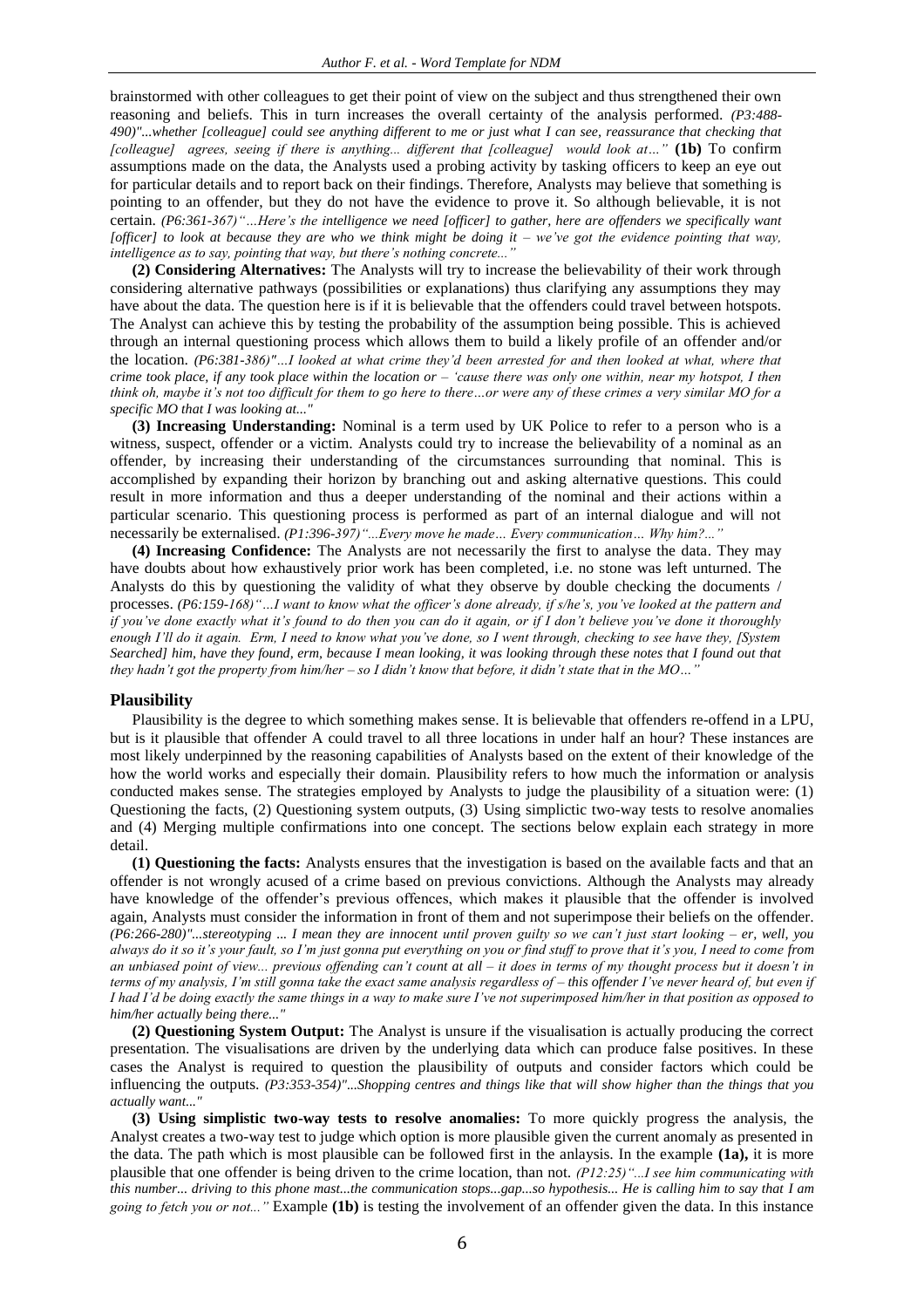the Analyst judges the plausibility of the offender being involved based on his/her behaviour moments after the offence took place. Given the data that the offender called his/her spouse to possibly inform what had happened and that he/she is required to go silent (lay low) for a while, increases the plausibility that the offender had something to do with the event, than not. *(P12:29)"...Hypothesis... Is this (P)...probably as the phone mast covers the whole region of (P)... The communication with the [spouse] and then the silence after the event..."*

**(4) Merging multiple confirmation into one concept:** The Analyst can combine data based on the plausibility that it is the same object, appearing in different contexts. *(P12:33)"...When I have two or three confirmations that the number is (P), then I'll merge them..."*

Plausibility and Believability can work with each other or against each other. When working with each other it could move the Analyst towards clarity and understanding and eventually towards certainty. When working against each other it creates contradictions. The next section discusses the implications of the research findings and how it could influence design considerations for applications in sense making for Criminal Intelligence Analysis.

#### **DISCUSSION AND CONCLUSION**

This research identified eleven aspirations that can influence the collective level of certainty surrounding the outcomes of analytical sense-making activities. This paper outlined three of those aspirations in detail. The results section outlined various components, which could be present during a typical analytical sense-making activity. As sense-making problems surface during the analytical process, they present the Analyst with sensemaking blockages, which increase the collective level of uncertainty. These blockages hinder Analysts from moving from where they currently are to where they want to be - which is to be on a more certain foothold. To work through a particular sense-making problem, the Analyst could use various *strategies*. During the sensemaking activity, Analysts do not apply the strategies randomly, but uses their current *aspirations* to select the best one. Each aspiration reveals the current mind set of Analysts, indicating what they are striving for, but cannot reach until they have overcome the problem. When reached, each aspiration adds to the collective level of certainty. In order to apply the appropriate strategy, Analysts have various *considerations*, which they need to address. These considerations could be in the form of questions, which Analysts could ask internally when faced with a problem. This should subsequently point them in the right direction on which strategy to apply. A corresponding objective can serve Analysts with a method to judge if the problem has actually been successfully resolved, given the outcomes.

In navigating uncertainty, Analysts use their expert skills to continually identify potential sense-making problems, understand how they hinder them from reaching their aspirations and take into account the considerations which affords the undertaking for the best possible course of action.

By considering why each strategy was applied (as to only which ones exist), we are able to differentiate between the multitude of factors that influence certainty (in its collective form) during sense-making activities. This differentiation may be important when designing software for assisting sense making in Criminal Intelligence Analysis, as it may allow for additional sense-making affordances. If it is possible for an Analyst to be aware of the changing levels of certainty within current analytical activities, along with the influx of additional information, then it could serve as reflectors marking the way through a given task, as and when the Analyst is performing it. This affords similar functionality to cat's eye reflectors marking a road for a motorist during poor visibility, affording them the ability to navigate safely.

One possible way to achieve this is by borrowing the concepts of perspectives (Bex and Verheij, 2013) from the law domain and by introducing a new certainty perspective, which outlines the certainty levels for each different type of aspiration as per the considerations made at each stage. The objectives accompanying each consideration and matching strategy can serve as a method to judge the level of certainty. Rigid argumentation structures may force Analysts to use all of the outcomes if used from the onset, so a low-commitment option may be more desirable which is what a certainty perspective could offer. Analysts would then have a way to judge the most certain outcomes, at that point in time during the analysis, allowing them to effectively progress their lines of enquiry without over committing to the outcomes. Using the certainty levels to judge "proven" outcomes could allow for more effective argumentation using a factual perspective during the rigour stages of sense making.

Further research is required to establish if the certainty perspective can be reached from the onset or if addditional perspectives are required (illustrated by a question mark in Figure 1). Figure 1 depicts the roles of perspectives in their respective areas. Factual and Legal Consequences perspectives form part of the rigour part

of sense making in the legal domain where the facts or consequences are known and the commitment to use in an argumentation structure or schema is high. A certainty perspective has varying levels of certainty and these certainty levels could evolve over time as the Analyst discovers new information. It therefore requires the Analysts to have low commitment to outcomes as



**Figure 1 - Depiction of the different perspectives and how they could relate between domains**